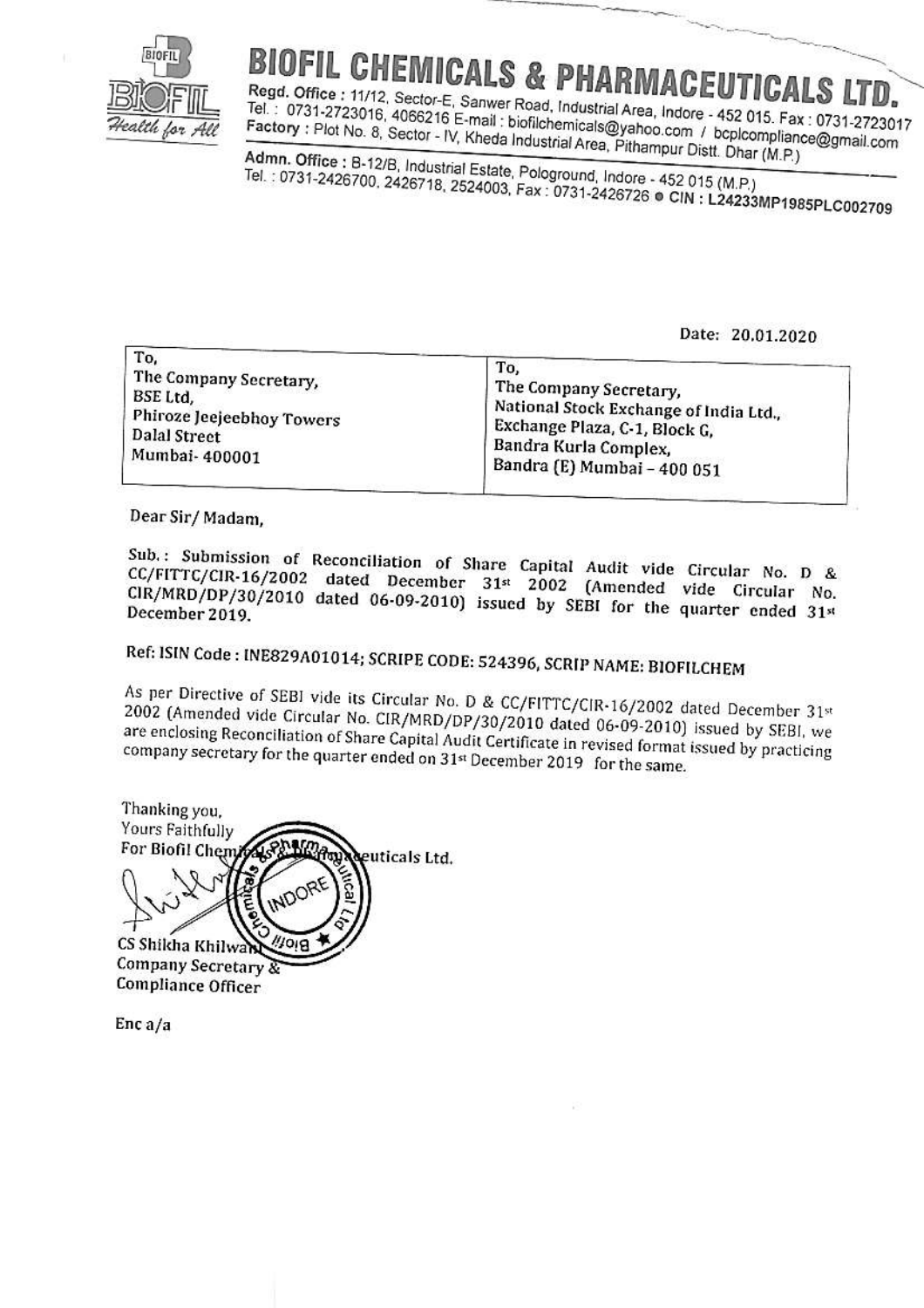PRACTISING COMPANY SECRETARIES



**L.N.** JOSHI & CO. 306, Sterling Arcade, 3rd Floor, 15/3, Race Course Road, Opp. IDA Building, Indore - 452 003 (M.P.) INDIA Ph.:(0731) 4266708, E-mail: Injoshics@gmail.com

~" ~====~======~~=====

To, The Board of Directors BIOFIL CHEMICALS AND PHARMACEUTICALS LIMITED 11/12, Sector "E" Sanwer Road. Industrial Area, Indore- 452015.

## CERTIFICATE OF RECONCILIATION OF SHARE CAPITAL AUDIT

We have examined all relevant Books, Registers, Forms, Documents and papers maintained by BIOFIL CHEMICALS AND PHARMACEUTICALS LIMITED (hereinafter referred to as 'the Company') and its Registrar & Share Transfer Agent ANKIT CONSULTANCY PRIVATE LIMITED having office at 60, Electronic Complex, Pardeshipura, Indore-452010 M.P. for the purpose of issuing Reconciliation of Share Capital Audit Certificate, in accordance with Circular No. D & CC/FITIC/CIR-16/2002 dated December 31" 2002 (Amended vide Circular No. CIR/MRD/DP/30/2010 dated 06-09-2010) issued by the Securities and Exchange Board of India for the quarter ended 31<sup>st</sup> December 2019.

In our opinion and to the best of our knowledge and according to the information and explanations given to us and based on such verification as considered necessary, we hereby certify that:

| 1.             | For Quarter Ended                                                     | 31 <sup>st</sup> December 2019                                                                          |
|----------------|-----------------------------------------------------------------------|---------------------------------------------------------------------------------------------------------|
| 2.             | <b>ISIN</b>                                                           | INE829A01014                                                                                            |
| 3 <sub>1</sub> | <b>Script Code</b><br><b>BSE</b><br><b>NSE</b>                        | 524396<br><b>BIOFILCHEM</b>                                                                             |
| 4.             | Face Value                                                            | Rs. 10/- each                                                                                           |
| 5.             | Name of the Company                                                   | BIOFIL CHEMICALS AND PHARMACEUTICALS<br>LIMITED                                                         |
| 6.             | Registered Office & Telephone No.                                     | 11/12, Sector "E" Sanwer Road, Industrial Area,<br>Indore-452015<br>Tel No.: 0731-2723016, 0731-2723017 |
| 7.             | Correspondence Address & Telephone<br>No.                             | 11/12, Sector "E" Sanwer Road, Industrial Area,<br>Indore-452015<br>Tel No.: 0731-2723016, 0731-2723017 |
| 8.             | <b>Email Address</b>                                                  | bcplcompliance@gmail.com                                                                                |
| 9.             | Name of Stock Exchanges where the<br>Company's securities are listed: | The National Stock Exchange Ltd, Mumbai<br>The Bombay Stock Exchange, Mumbai                            |



BIOFIL CHEMICALS AND PHARMACEUTICALS LIMITED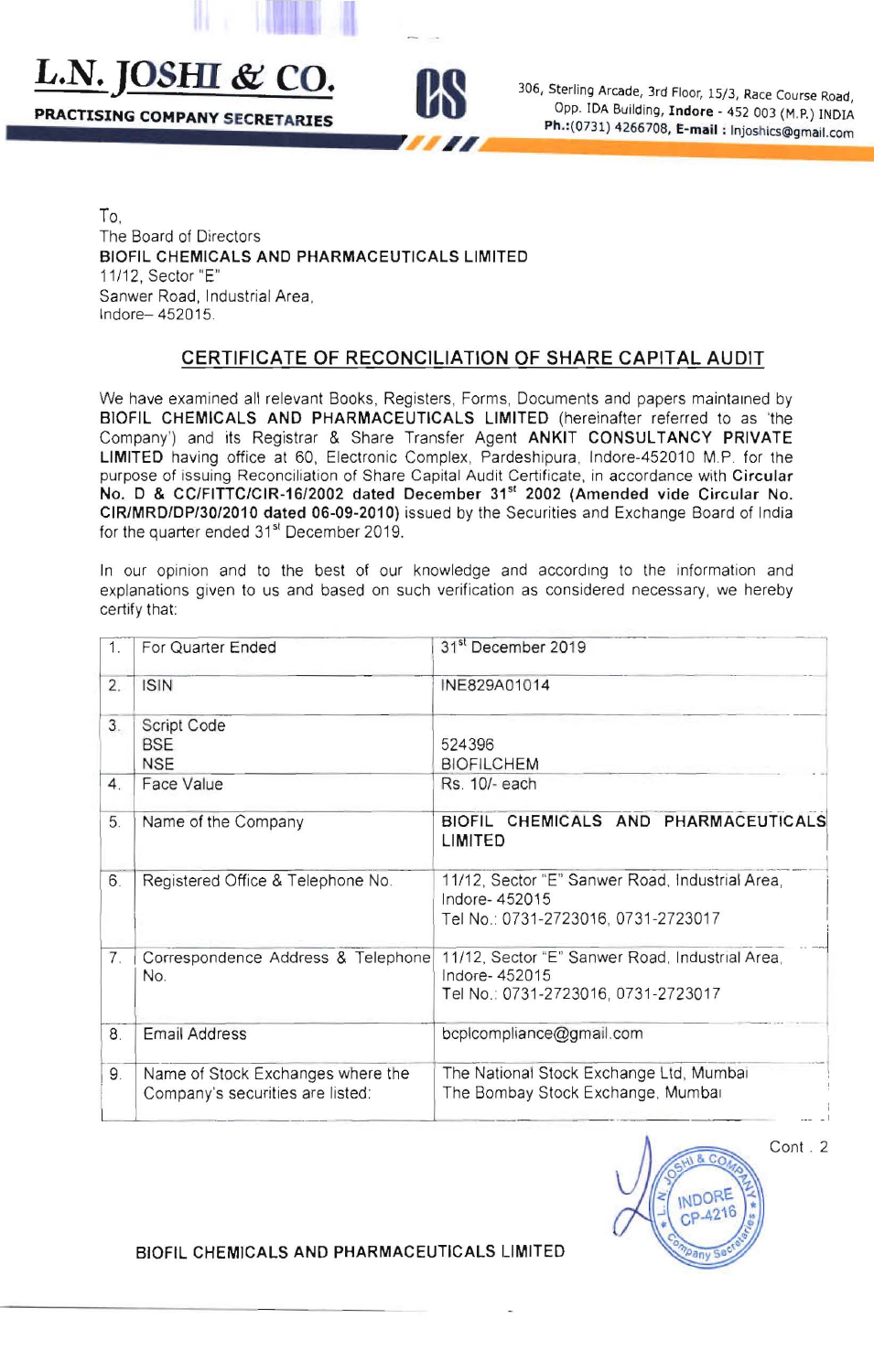| 10              | Issued Capital (in Rs.)                                     | Number of Shares | % of Total Issued Capital |
|-----------------|-------------------------------------------------------------|------------------|---------------------------|
|                 | Rs. 162738000/-                                             | 16273800         | 100                       |
| 11              | Listed Capital (Exchange wise)<br>(As per Company's record) |                  |                           |
|                 | The National Stock Exchange, Mumbai                         | 16273800         | 100%                      |
|                 | The Mumbai Stock Exchange, Mumbai                           | 16273800         | 100%                      |
| 12              | Held in dematerialized form in CDSL                         | 12503645         | 76.83%                    |
| 13              | Held in dematerialized form in NSDL                         | 2663345          | 16.37%                    |
| 14              | Physical                                                    | 1106810          | 6.80%                     |
| 15 <sup>1</sup> | Total No. of Shares (12+13+14)                              | 16273800         | 100%                      |

| 16    | Reasons for difference<br>between (10&11)         | if | any. | Nil | Nil |
|-------|---------------------------------------------------|----|------|-----|-----|
| (ii)  | Reasons for difference if any,<br>between (10&15) |    |      | Nil | Nil |
| (iii) | Reasons for difference if any,<br>between (11&15) |    |      | Nil | Nil |

17. There is no change in share capital during the quarter ended  $31<sup>st</sup>$  December, 2019.

18. Register of Members is updated (yes/no) YES (maintained by R&STA) if not updated up to which date

19. Reference of previous quarter with regard to excess dematerialized shares, if any, N.A.

20. Has the Company resolved the matter mentioned in point No.19 above in the Current quarter? if not reason why ? N.A.

21. All the dematerialization and rematerialization requests received during the quarter ended 31<sup>st</sup> December, 2019 have been duly confirmed within 21 days.

22. As on the date of this certificate, there are no cases of demate request received during the quarter ended 31<sup>st</sup> December, 2019 pending for confirmation beyond 21 days

23. Name, Telephone & Fax No. of the Compliance officer of the Company:

## Ms.Shikha Khilwani, Company Secretary and Compliance officer

Membership number: A43203 11/12, Sector "E" Sanwer Road, Industrial Area, Indore-452015 Email: bcplcompliance@gmail.com PH: 0731-2426718

24. Name Address Tel. & Fax No. Registration No. of the Secretarial Auditor.

L.N.Joshi & Company Company Secretaries 306, Sterling Arcade, 15/3 Race Course Road, Indore PH 0731-4266708 CP No. 4216 M.No.5201 Email Id:- Injoshics@gmail.com



Cont...3

BIOFIL CHEMICALS AND PHARMACEUTICALS LIMITED